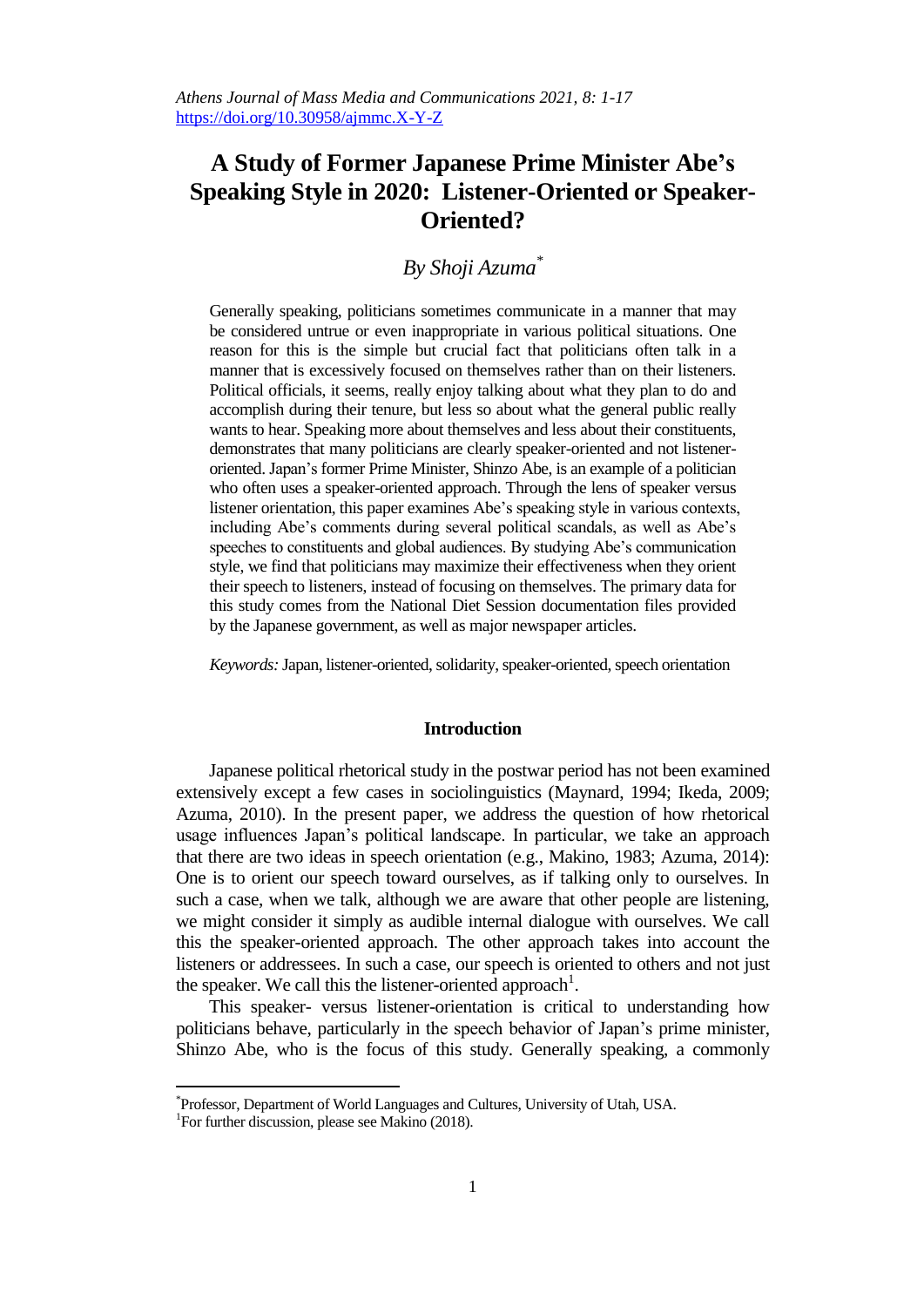recognized perception is that politicians often talk about themselves (i.e., speakeroriented) without referring to the general public's wants and needs. Prime minister Abe is not an exception to this rule. His style is most often speaker-oriented rather than listener-oriented. If Abe would consider more frequently what his addressees or the general public want to hear, then his speech would become listener-oriented.

Because Abe very often pursues what he, himself, wants to accomplish, and not what the general public wants to know or achieve, his constituents are familiar and frustrated with his speaker-oriented approach. Therefore, the listener orientation is missing from Abe's speech. One of the important aspects of a listener-oriented approach is the fundamental issue of *kyooyuu gengo* or shared language. Put differently, shared language is a willingness to share one's own feelings with others and sense a mutual closeness with them. In the political arena, politicians can accomplish this by finding common ground with the general public, and by sharing a similar approach to organize and achieve the same goal, value or idea<sup>2</sup>. Instead of dividing into separate groups and disengaging with one another, finding common ground enhances the likelihood for achieving a shared goal.

### **Method**

In the present study, I will examine Abe's speaking style as observed in relevant newspaper articles (e.g., Asahi, Mainichi, Yomiuri, Sankei, Jiji Shinpo and Japan Times newspapers), government documents (e.g., Japanese National Diet session), a joint session of Congress in the United States, as well as other relevant materials. I adopt a rhetorical approach in studying the speaking style of Abe, examining how he expressed his ideas, policies and strategies in order to persuade and convince his audiences (e.g., politicians and the general public). Specifically, I will focus on whether Abe used a speaker-oriented style or a listener-oriented style in his speeches. For example, did Abe try to connect with his audience by expressing feelings which his audience also shared? Or, alternatively, did Abe focus on his own personal inclinations (not shared by the audience) in his speaking style? What did he think about his own speeches? What did "speaking" mean to him?

The sections below contain an analysis of Abe's self-oriented speech style. First, a short description of Abe's background is provided, followed by a general overview of his political scandals. Then, we will examine, in greater detail, two aspects of the cherry blossom festival scandal: the cherry blossom viewing party and the bribery accusations in the National Diet. Finally, we will look at an example of Abe's listener-oriented approach and, before summarizing conclusions, review the recent example of the COVID-19 press conference by Abe in Japan.

<sup>2</sup>Among many experts, Jacques Attali, the French economic theorist argues for the altruism (*rita shugi*) by stating that "the real legitimacy of democratic power tomorrow is empathy." Please see [htt](https://asia.nikkei.com/Editor-s-Picks/Interview/Technology-to-reign-supreme-after-the-coronavirus-Jacques-Attali) [ps://asia.nikkei.com/Editor-s-Picks/Interview/Technology-to-reign-supreme-after-the-coronavirus-Ja](https://asia.nikkei.com/Editor-s-Picks/Interview/Technology-to-reign-supreme-after-the-coronavirus-Jacques-Attali) [cques-Attali.](https://asia.nikkei.com/Editor-s-Picks/Interview/Technology-to-reign-supreme-after-the-coronavirus-Jacques-Attali) [Accessed 20 April 2020]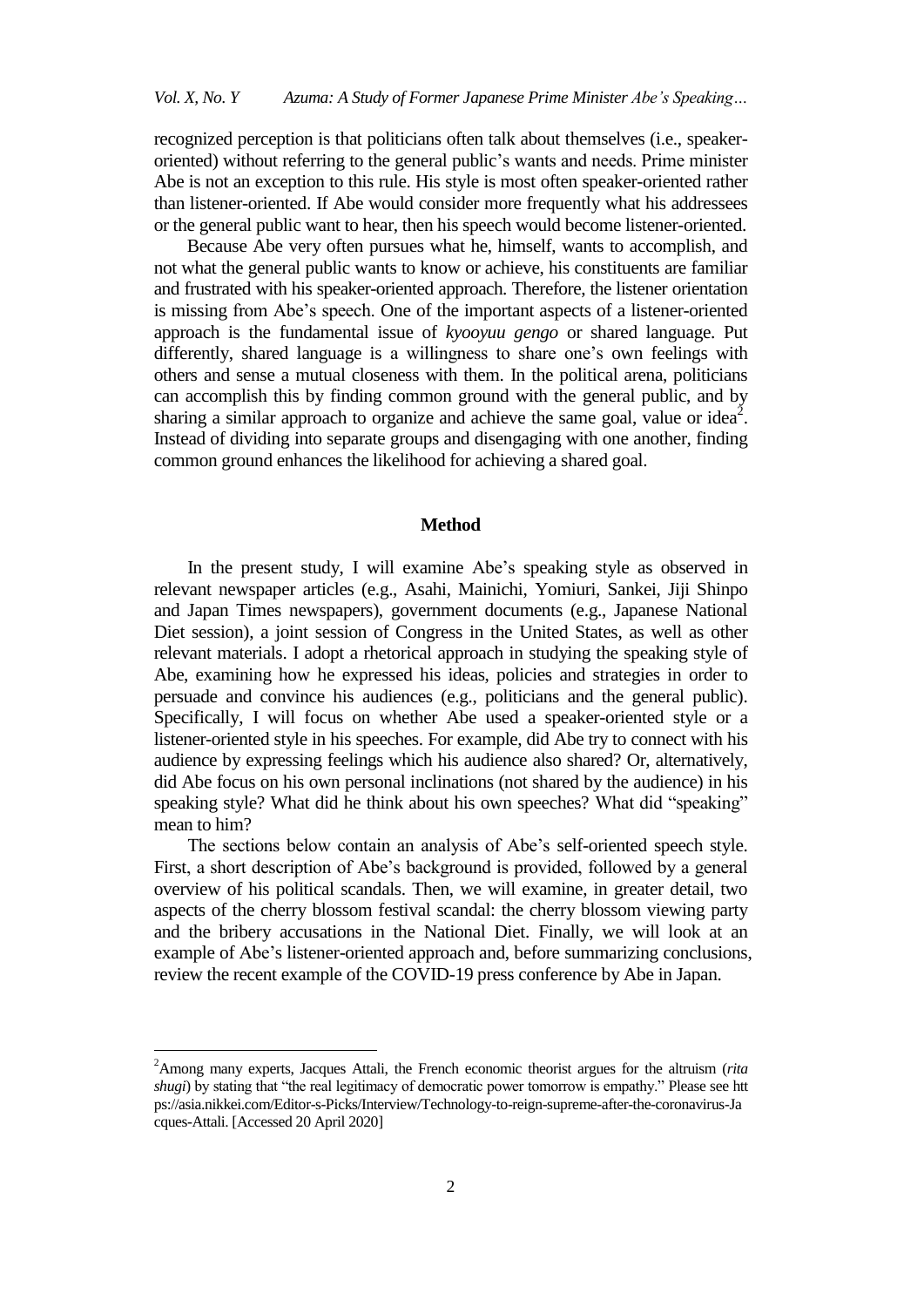#### **Prime Minister Shinzo Abe**

Who is Shinzo Abe? Abe is a Japanese politician and the current prime minister of Japan, since 2010. He previously served as the Chief Cabinet Secretary (*Kanboo Chookan*) from 2005 to 2006, and as prime minister from 2006 to 2007, making him the longest-serving prime minister since the office was created in 1885. If Abe continues in his post until his term expires on September 30, 2021, he will have served for a total of more than 3,500 days, about 9  $\frac{1}{2}$  years.

Abe was first elected to the House of Representatives in 1993. Later appointed Chief Cabinet Secretary, he was extremely popular with the electorate, including opposition lawmakers. Confirmed the prime minister in 2006, at the age of 52, he was Japan's youngest post-war prime minister, and the first to have been born after World War II. However, in September 2007, he suddenly resigned, citing health reasons.

Yet, in September 2012, Abe staged an unexpected political comeback and has been prime minister since that time. A conservative, whom political commentators have widely described as a right-wing nationalist, he advocates revising Article 9 of the Japanese Constitution to allow Japan to maintain their own military force. He, and other conservatives, see the constitution, which forbids Japan from using force to settle international disputes, as an outdated constraint on Japan's ability to defend itself against a nuclear-armed North Korea and a more assertive China. Despite several cronyism scandals and failing to enact structural reforms, such as increasing the number of women in senior public and private roles, many analysts agree that Abe has benefited from a weak and divided opposition and a desire for stability among voters.

Over the course of the decade, Abe's tenure has made Japan an island of political stability even as other advanced industrial democracies have suffered from weak, unpopular, and short-lived governments. Abe's strong endorsement of governmental economic policies, which pursue monetary easing, fiscal stimulus, and financial reforms – sometimes called "Abenomics" has contributed to such stability<sup>3</sup>.

## **Political Scandals**

Recently, amid voter concerns about an economic slowdown, Abe showed little appetite for celebration as he fielded questions over a fresh political scandal in the Diet. Abe has denied any wrongdoing as he faces accusations that his office broke campaign laws by partially paying for supporters that he personally invited to a reception at the government-funded cherry blossom festival in Tokyo. However, a poll by the Asahi Shinbun, which has a readership of over 10 million, showed 68% of respondents were unconvinced by his explanations (Asahi Shinbun, June 24, 2019). Some commentators have even argued that this event is a significant

<sup>&</sup>lt;sup>3</sup>Abe and his government unveiled a comprehensive package known as Abenomics to revive the Japanese economy from two decades of deflation, all while maintaining fiscal discipline.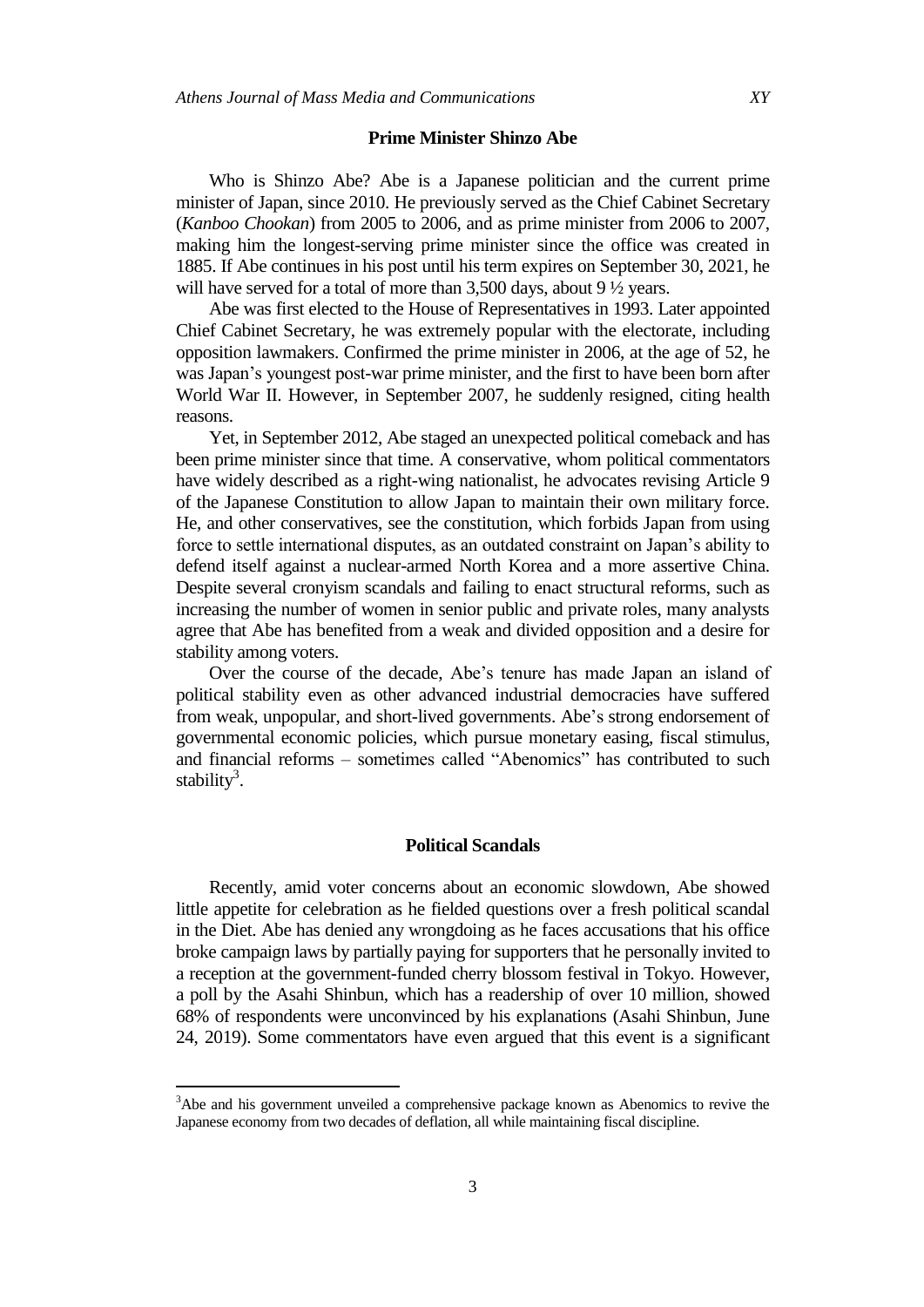blow to his political career, and the chances of him achieving the goals of his party, including constitutional reform, is very low.

Over the course of Abe's time in office, it is easy to identify numerous political scandals, perhaps, sadly, even too many to count<sup>4</sup>. However, in past months, backlash from an angry and confused public as well as opposition parties, has finally forced Abe to take responsibility of a more prominent role. Nevertheless, his clumsy efforts have only succeeded in deepening the biggest political crisis of his more than seven consecutive years in office.

One example of Abe's political scandals took place during the year 2019, when a pair of cabinet ministers resigned. Due to general election discrepancies in the Hiroshima district, Katsutoshi Kawai (minister of law) stepped down. In addition, Isshuu Sugawara (minister of trade, economy and industry) resigned because of allegations that he received bribes from his supporters. Abe insisted that these politicians provide an explanation to the public, but neither have done so. Furthermore, a member of Abe's political party, Mr. Tsukasa Akimoto, the vice minister of transportation, has been linked to bribes from a Chinese gambling company. Again, though requested, no public explanation has ever been made to the public. Despite these serious allegations against members of his cabinet, Abe made only brief appearances at strategy meetings, and spent his evenings wining and dining with friends and cabinet ministers.

Asahi Shinbun, wrote a recent editorial about the current state of the Japanese National Diet (February 13, 2020). The title reflects the newspaper's critical viewpoint "kooryoo taru kokkai, Abe shushoo no sekinin wa omoi" (Devastating Diet meetings, Abe has been solely responsible for the dissatisfactory gatherings). The essay claims the following:

(1) *Abe shsuhoo no itakedaka nai hanron ya yaji, shidoro modoro no kakuryoo tooben. Kensetsuteki na giron o tsuujite yoriyoi ketsuron o michibikidasu, sonna "genron no fu" no aru beki sugata kara hodo tooi kookei ga tsuzuite iru koto ni azen to suru.* (Prime minister Abe's arrogant and aggressive approach, irregular comments, and the unspinning of lawmakers' opinions is extremely disappointing. Our National Diet and these unpleasant debates are far removed from the reasonable question and answer sessions we have come to expect.)

One lawmaker, Kiyomi Tsujimoto, of the Constitutional Democratic Party of Japan, was quoted during a Diet session as stating the following to prime minister Abe (Asahi Shinbun, February 17, 2020):

<sup>4</sup> Some people argue that there have been some *sontaku* or conjecture/surmise among government officials and relevant individuals. For example, in the so-called Kagoike-scandal, this *sontaku* was used with respect to the altered documents related to the discontinued sale of state-owned land to a school operator, Kagoike, with ties to Abe's wife, raising the possibility of a cover-up. See also the book authored by Abe's wife (Abe, 2015) which discusses about the speaker herself. In addition, the President Online has carried an article about Abe. (https://president.jp/articles/-/34761?page=2) (April 20, 2020).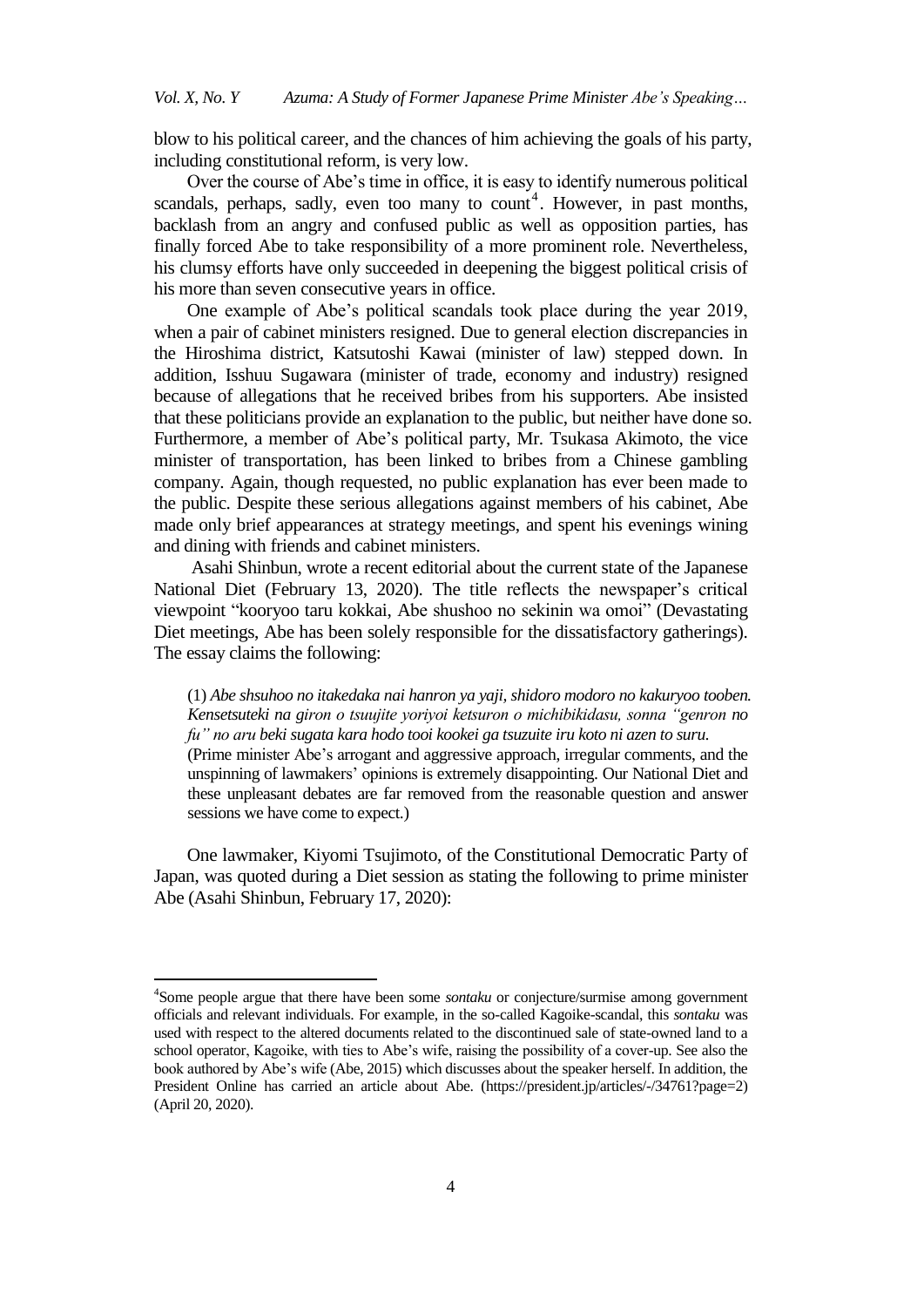(2) *Soori sankoo ni mooshi agemasu. Tai wa atama kara kusaru to iu kotoba o gozonji desu ka? Koko made kitara genin wa tai no atama. Atama o kaeru shika nain jya nai desu ka? Sorosoro soori jishin no makuhiki da to omoimasu.*

(May I mention a reference to you, our Prime Minister. Do you know of the saying, "The sea bream rots from the head?" If we have come to this point, we can say that the cause is the head. The only option is to change the sea bream's head to avoid everything going bad, don't you think? I believe it is about time for your political term to come to an end.)

Abe was very upset by Tsujimoto's negative comment comparing him to the head of a sea bream, and commented, to himself under his breath, "imi no nai shitsumon da yo" (what you are saying is meaningless). This statement, although spoken to himself, was clearly heard by the entire Diet attending the session (incidentally, Abe's muttering to himself was deleted from the official government record). This impulsive personal reaction, not meant to be heard by all, suddenly created a firestorm among opposition lawmakers. Viewed as Abe's belittling of an opposition lawmaker during the Diet session, the utterance was denounced as uncivil and inappropriate for a prime minister.

This incident has only reinforced Abe's image as having hostility towards opposition parties and exhibiting a blatant disregard for the legislature. Although Abe made an official apology, saying "I apologize for my irregular remarks; I will discipline myself as prime minister and refrain from making such remarks," his demeanor seemed unrepentant, and he still appeared and acted defiant. Since then, he has continued to succumb to the temptation to heckle opposition legislators, provoking on-going criticism from various quarters. Gerald Curtis, a professor emeritus of political science at Columbia University assured that whoever will succeed Abe "will face a skeptical, distrusting public." (New York Times, March  $10, 2020$ <sup>5</sup>.

### **Cherry Blossom Viewing Party**

Let us examine the details of the cherry blossom viewing scandal. Cherry blossom viewing is considered one of the most important and national spring events in Japan and attracts a large number of people to Tokyo, the nation's capital. A source of national pride, the blossoms represent the fragility and fleeting beauty of life. A common social practice is to hold a cherry blossom viewing party during the short season. One such party was held at the highly respected ANA InterContinental Tokyo hotel. Considered one of the leading hotels in the Akasaka area, downtown Tokyo, it has received both the World Travel Award and World Luxury Hotel Award; prestigious awards that recognize excellence in the travel, tourism and hospitality industries.

For the present paper, the most controversial question is whether Abe's office spent national budget funds to invite and entertain his supporters at the cherry blossom festival events. According to Abe and his office staff, the hotels, including

<sup>&</sup>lt;sup>5</sup>For his analysis of Japanese politicians, see Curtis (2009).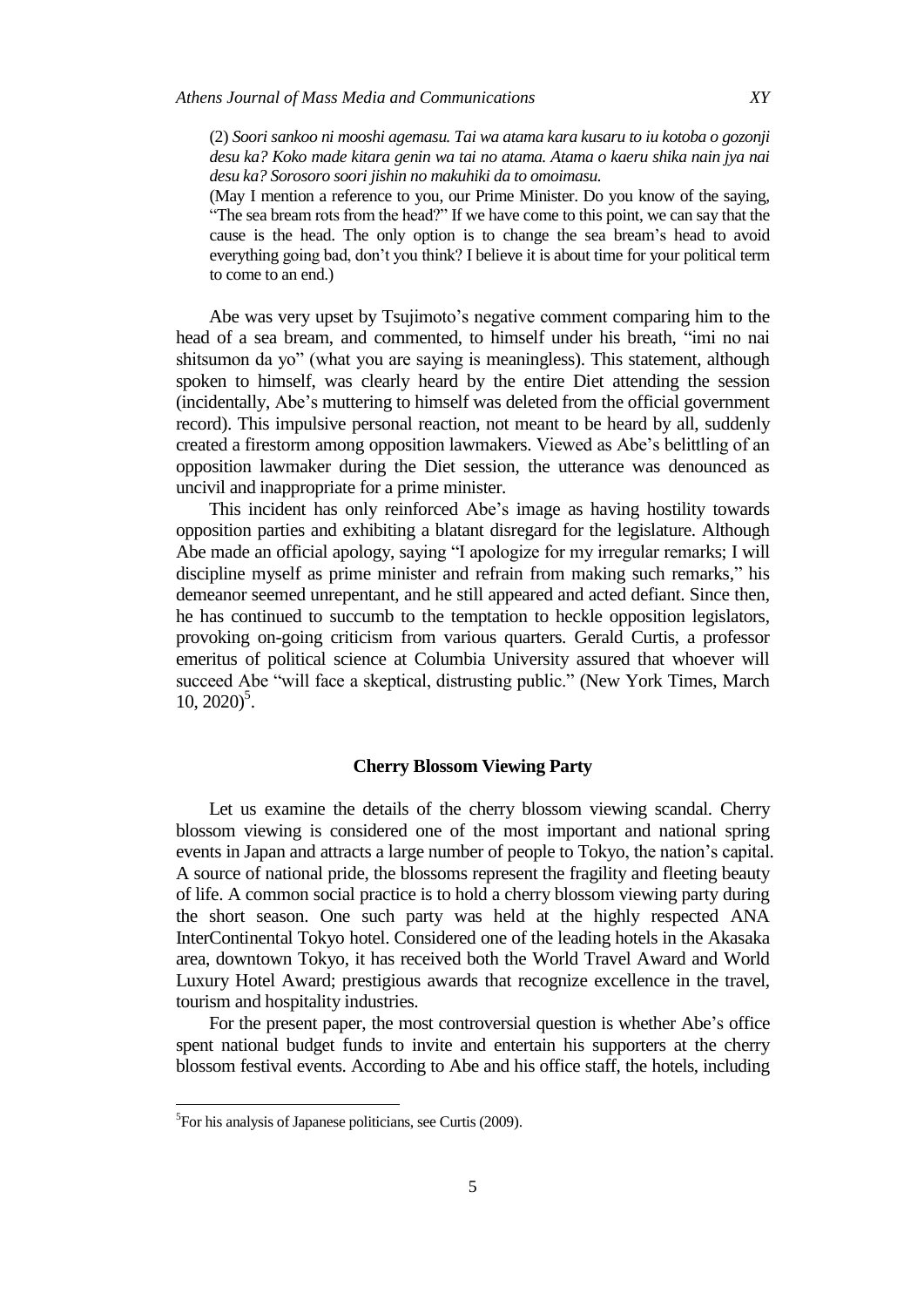the ANA Intercontinental Hotel, did not issue any quotes or detailed invoice statements, yet the price, set by the hotels, was 5,000 yen per person. Typically, the cost for such an event would be at least 15,000 yen, far exceeding the 5,000 yen price. In other words, it appears that each Abe supporter received a benefit in the form of a discount of 10,000 yen (approximately USD \$95 per person), which could be viewed as a "bribe" or favor paid to such supporters to attend party events.

To put it in more straightforward terms, it does not make economic sense for the hotel, which could normally charge 15,000 yen per person during such time of high demand, to only charge 5,000 yen per person. By doing so, the hotel would lose up to a total of 3,000,000 yen or more, depending on the number of attendees. It is only plausible to infer that the hotel's loss would somehow be compensated by the hosting party, the Abe-led political government. Such an occurrence, if paid by Abe's office using the national budget funds, would be a clear misuse of public funds and a potential violation of Japan bribery laws, even if the attendees participated without knowledge of the benefit or compensation. In sum, each attendee may have unwittingly received a benefit of at least 10,000 yen by Abe's office and the national government.

Abe has argued that the party fee (5,000 yen) was collected from each participant at the entrance of the venue by his office staff, that then provided a receipt issued by the hotel. Abe maintains that after all money was collected by his staff, it was then turned over to the hotel. He argues that because of this, no income or outlays were processed through his office. It is not clear how the hotel came up with 5,000 yen fee, given that the total number of attendees at the party was unknown. The inference is clear that someone had to pay the difference to the hotel, and Abe's office and the Japanese government are the prime suspects.

In short, Abe claims there is nothing wrong in organizing and conducting the cherry blossom viewing parties for attendees. According to some newspapers, this type of cherry-blossom event has been held annually for the past seven years, starting in 2013.

However, as additional evidence, one lawmaker, Kiyomi Tsujimoto, claimed that she received a detailed e-mail response from the ANA Intercontinental hotel on the morning of 17 February 2020. The following are the details of the communication between the hotel and Tsujimoto. This information is drawn from the Japanese National Diet session files, as well as national news outlets such as the Asahi, Mainichi, and Sankei newspapers.

(Let me ask about the parties and events which were held at your hotel during the past 7 years, beginning in 2013. During such period, have you ever had a case when you have not issued an estimate or receipt to the hosting agency?)

(4) *Gozaimasen. Shusaisha ni taishite mitsumorisho ya seikyuu shoomeisho o hakkoo itashimasu.* (Hotel)

(No. We always issue an estimate or receipt to the hosting agency.)

<sup>(3)</sup> *2013 nen ikoo no 7 nen kan ni ki hoteru de hirakareta party and reception events ni tsuite oukagai shimasu. Jyooki ni tsuite ki hoteru ga mitumorisho ya seikyuusho o shusaisha gawa ni hakkoo shinai keesu ga atta de shoo ka?* (Tsujimoto)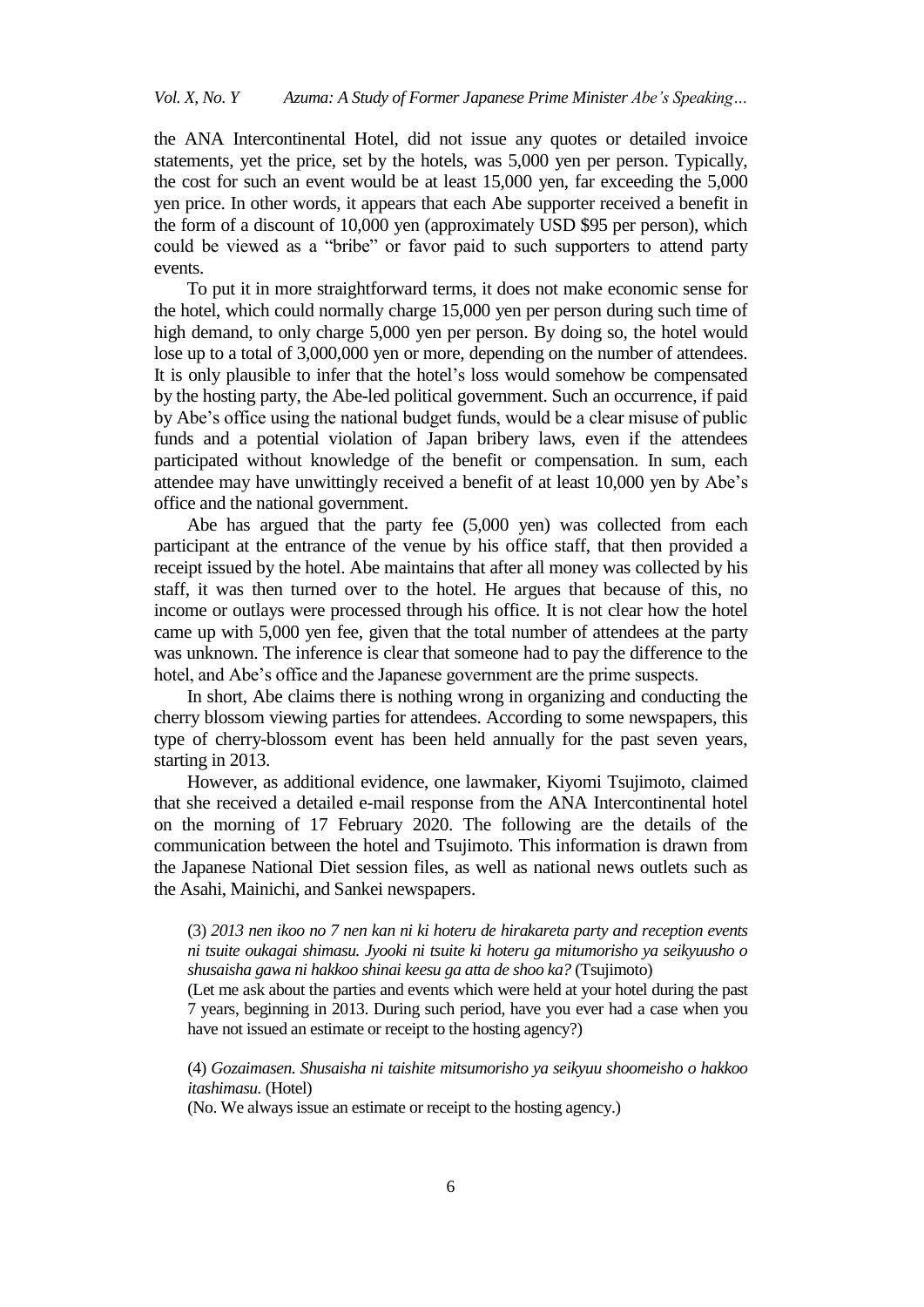This statement clearly shows that the hotel has decisively stated they always issue either a receipt or a cost estimate to an agency in connection with party events. Starkly refuting Abe's explanation, this statement is significant. Given this clear statement, Tsujimoto once again asked a slightly different question to the hotel. Observe the following query and answer.

(5) *Jyooki ni tsuite kojin dantai o towazu, ki hoteru no tanntoosha ga kingaku nado o tegaki shi, atena wa kuuran no mama ryooshuusho o hakkoo shita keesu wa atta de shoo ka?* (Tsujimoto)

(With respect to the above mentioned period, regardless of whether it was an individual or a political group, have any of your hotel members ever written a memo of receipt in which the addressee space was left blank?)

(6) *Gozaimasen. Hei-hoteru ga hakkoo suru ryooshuusho ni oite, atena o kuuran no mama hakkoo suru koto wa gozaimasen.* (Hotel) (We never do that. We never issue a receipt with the addressee space left blank.)

The hotel's response further clarifies, in precise terms, that the hotel never issues a receipt without specifying an addressee. Again, this is a clear contradiction of Abe's explanation. This is quite shocking and different from what we would tend to expect from the prime minister of Japan. Ultimately, these actions raise a clear discrepancy which, if valid, may point to a potential violation of Japan law.

Later, Abe insisted that the answers to Tusjimoto, as listed in (3) through (6) above, were about "general rules" (*ippan teki*) and not about any "specific case" (*tokubetsu*), such as this particular incident. Hence, Abe concluded that there has been no inconsistency between his previous statements and the hotel's response to Tsujimoto. Can we accept Abe's remarks at face value? Many viewers including the opposition parties have fundamental doubts and have asked him to contact the hotel again, in writing, and make their response public. However, Abe has simply rejected their request.

How is it possible for Abe to take no active efforts to clarify the allegations against him? One possible answer to this question is analyzing and understanding the way the prime minister speaks. In particular, all of his actions, comments and statements referenced above from the cherry blossom festival scandal, lend support to the conclusion that Abe uses a self-oriented approach.

## **Accusation of** *Baishuu* **("Bribe")**

We next examine Abe's comments and statements in response to bribery accusations made during the national Diet sessions as further evidence of his selforiented approach. Takahiro Kuroiwa, a lawmaker belonging to the Constitutional Democratic Party of Japan, spoke to Abe during one of the Diet sessions. Kuroiwa became very upset by the fact that Abe's personal secretary (*hishokan*) was speaking to Abe while Kuroiwa took the stand to ask questions about the cherry blossom party. Kuroiwa felt ignored by Abe and took great offense. Observe the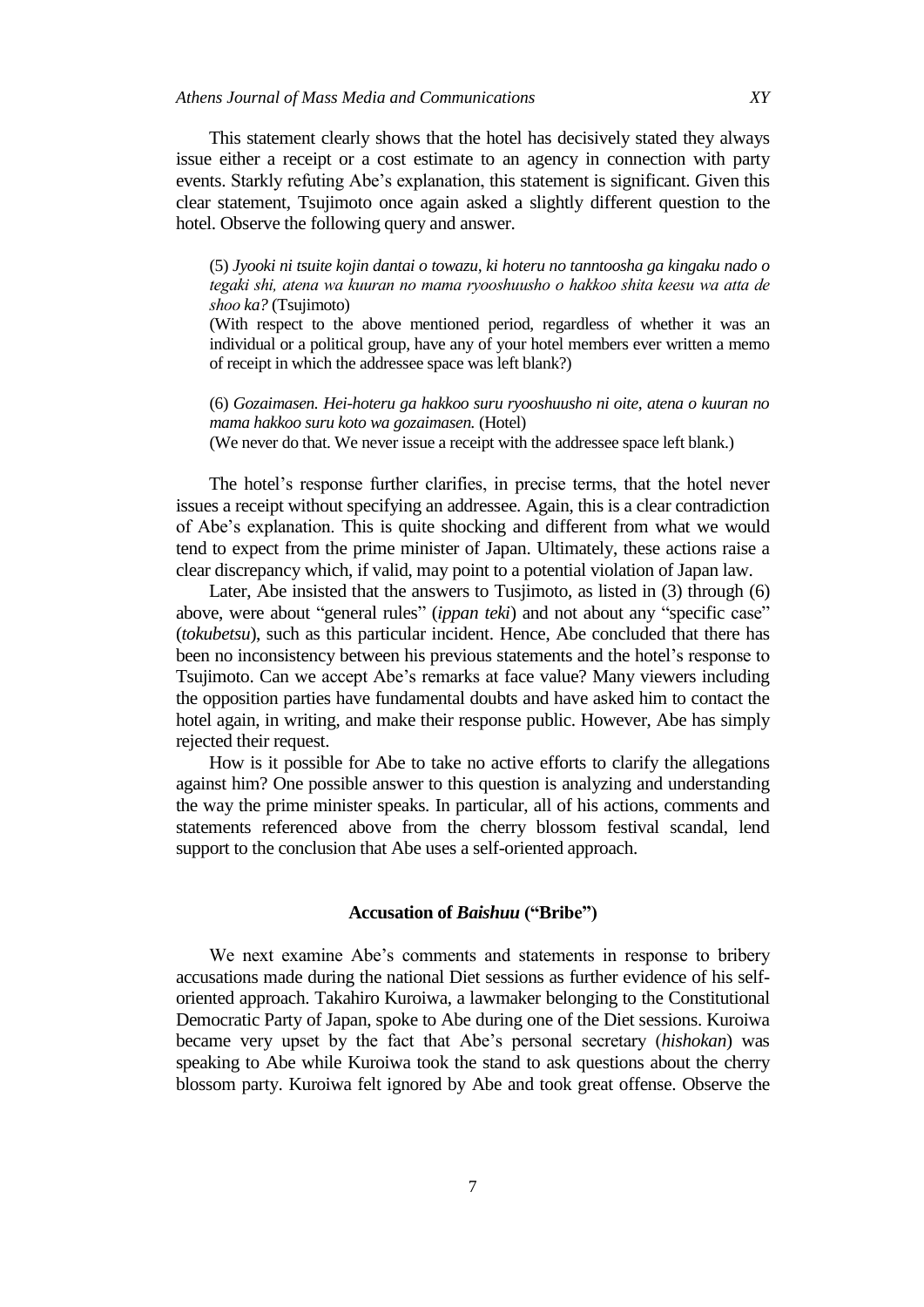sequence of Kuroiwa's comments and Abe's reply. The data is taken from the National Diet session stenograph.

(7) *Shinrai ni urazuke rareta baishuu desu yo. Datte, Abe soori, toozen, kore rieki kyooyo desu yo.* (Kuroiwa)

(It is a bribe based on the trust between you and the hotel. Prime minister Abe, this is a clear case of what I call a "bribery.")

Kuroiwa clearly alleged that the prime minister had "bribed" the participants by providing them a monetary benefit. Suddenly, at this point in the conversation, Kuroiwa noticed Abe's secretary quietly but visibly making verbal comments to the prime minister. This fact agitated Kuroiwa, and he abruptly and quite openly condemned Abe, using an extremely loud voice, which could be heard by the entire Diet. Observe Kuroiwa's statements below.

(8) *Soko urusai. Soko shiro, urusai, kankei naidesho, soko, soko kankei nai kara, nande Abe sanshika kotaerarenaikara, nande, okashii deshoo, soko kankei nai, soko.* (Over there, you are noisy, you, in white, you are indeed noisy. You have nothing to do with this. Over there, you have nothing to do with this. Abe is the only person who can answer, why do you speak? Are you crazy? Over there, you have nothing to do with this.)

Abe's secretary speaking to the prime minister during Kuroiwa's questioning without having received permission to speak in the Diet session, was a glaring breach of Diet protocol. Abe's reply is noteworthy in light of speaker-oriented speech. Observe what Abe said to Kuroiwa (and the general public, who were listening to the live Diet session on television).

(9) *Maa, hishoka wa samazama na kikai ni desu ne. Watashi ni adobaisu suru koto wa arimasu yo. Soreni taishite donaru to iu no wa desu ne. Ijyoo na taioo desu yo. Sore wa yappari okashii desu yo. Sore kurai atarimae jyaa nai desu ka.*

(Well, a secretary takes an occasion and tries to give some advice to me. And you get angry and yell at me like you have just done in front of me. It is unbelievably rude. What you have done is absolutely unthinkable. What I am telling you is a simple fact.)

In response to Kuroiwa's abrupt comment, Abe scolds Kuroiwa by suggesting that his secretary had done nothing wrong. Then Abe continued his strong response. Observe his next sentence.

(10) *Mattaku sonn na koto wa nai wake deshite, mattaku baishuu to iu kyooretsu na kotoba o tsukau. Mattaku bakagete arienai kotoba deshite.* (emphasis added) (It is not like that at all. Good grief, you use the utterly crazy word, "bribery." It is a completely rude and unthinkable word (i.e., bribery).)

Abe expressed his anger and complete dissatisfaction with Kuroiwa. The fact that Kuroiwa had chosen to use such a strong word – bribery – in his questioning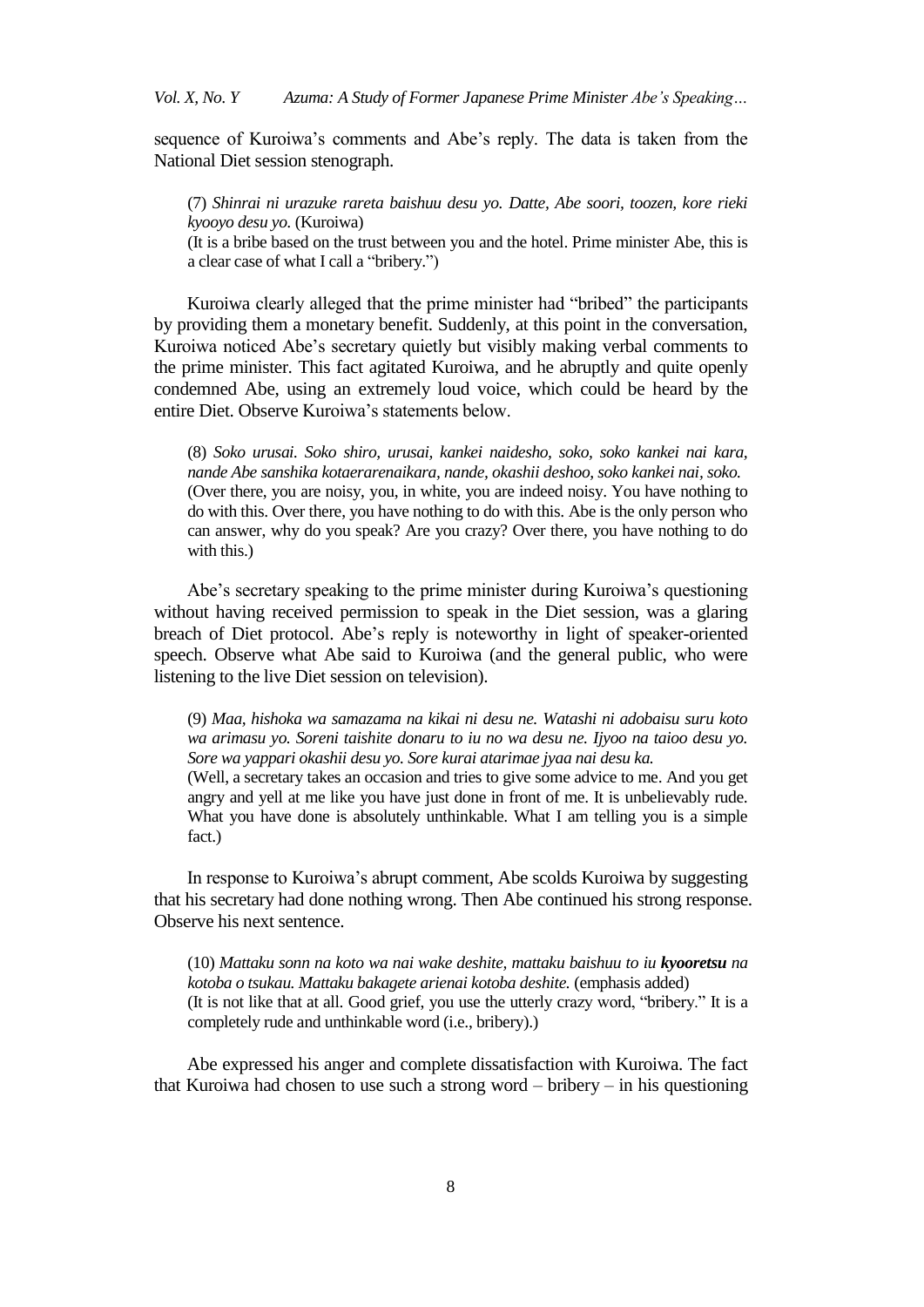of Abe was countered with Abe likewise using a severe term – *kyooretsu* (utterly crazy) – to describe Kuroiwa.

In essence, Abe's response supports his speaker orientation approach. Abe replied to Kuroiwa by expressing what mattered to Abe, and not taking into account the feelings of the listener. Abe spoke of his own anger and feelings of condemnation without empathizing how Kuroiwa and the general public might feel about what he had done. Interestingly, he has never offered an apology for his secretary's behavior during the Diet session. No explanation or justification has ever been made public, except his comment that the word *bribe* is *kyooretsu* (utterly crazy) and unthinkable for him.

### **Abe's Listener Orientation**

So far, we have examined examples of Abe's speech style which support the speaker-oriented approach. However, are there examples of Abe's speech which reinforce a listener-oriented method? While Abe's style seems to be speakeroriented the majority of the time, accompanied by his strong determination not to resign as prime minister (Asahi Shinbun, April 2, 2020), we have seen some occasions when Abe temporarily becomes a listener-oriented speaker. <sup>6</sup> One clear example of this was when he traveled abroad to the U.S. in 2015 to give a speech at a joint session of Congress in Washington D.C. We will examine his speech style on this occasion from the media accounts reported in the Japan Times newspaper (Japan Times, April 30, 2015).

On 29 April 2015, Abe made an historic, first ever address by a Japanese prime minister to a joint session of the U.S. Congress. In his speech, Abe focused on the long-term relationship between Japan and the U.S., going back to when the two countries were enemies during World War II. During his speech, Abe recognized several dignitaries in the audience and made the following statements:

(11) Ladies and gentlemen, in the gallery today is Lt. Gen. Lawrence Snowden. Seventy years ago in February, he landed on Iōtō, or the island of Iwo Jima, as a captain in command of a company. In recent years, General Snowden has often participated in the memorial services held jointly by Japan and the U.S. on Iōtō. He said, and I quote, "We didn't and don't go to Iwo Jima to celebrate victory, but for the solemn purpose to pay tribute to and honor those who lost their lives on both sides."

In a dignified manner, Abe introduced Snowden who had been the U.S. commander during the Iwo Jima military campaign. Abe honored Snowden as a capable commander to lead the U.S. at such time of war. At the session, a Japanese individual was sitting next to Snowden. Observe Abe's next comments.

(12) Next to General. Snowden sits Diet member Yoshitaka Shindo, who is a former member of my Cabinet. His grandfather, General Tadamichi Kuribayashi, whose

<sup>&</sup>lt;sup>6</sup>Taniguchi (2018) discusses Abe's communication style as his speechwriter.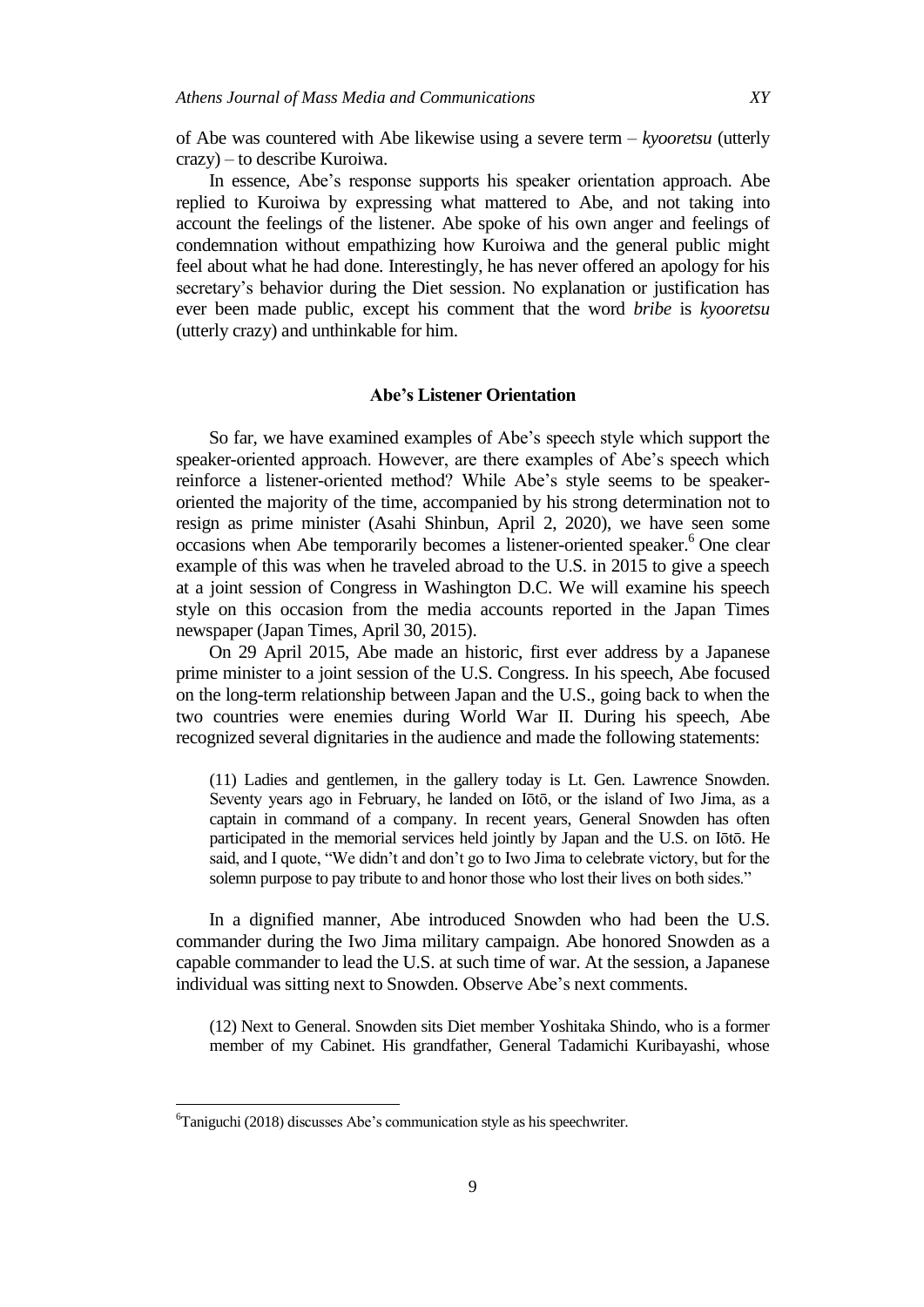valor we remember even today, was the commander of the Japanese garrison during the Battle of Iwo Jima.

Essentially, the visual juxtaposition of Snowden, the U.S. commander at the island, and the grandson of Mr. Kuribayashi, the Japanese commander during the same campaign, is compelling. (Incidentally, Mr. Kuribayashi died at Iwo Jima at the end of the war.)<sup>7</sup> Abe continues his speech as follows:

(13) What should we call this, if not a miracle of history? Enemies that had fought each other so fiercely have become friends bonded in spirit.

To Abe and all the members of the U.S. congress, this was a significant and profound moment of his speech. Two past enemies, now unified in peace, sitting side by side in the gallery of a joint session of the U.S. congress, had historical implications.

It is important, nevertheless, in our analysis of Abe's speech, to make the distinction that Abe was speaking to U.S. politicians, not Japanese politicians. In other words, this example of Abe as a listener-oriented speaker occurred in a different context -- Abe was acting as an American politician and not as a Japanese politician. A Japanese politician would never invite members of the public to a session of the Diet and introduce them to the legislators, as Abe did at the U.S. Congress. Abe, in fact, espoused American customs and behaviors for this historical speech. Abe's adoption of the listener-oriented style also helps explain why the audience so enthusiastically accepted the speech. He oriented his remarks to the listeners and their needs. If he had not done so, and did not personalize his remarks by introducing the visitors, it is easy to conclude that his speech would not have received the same level of acceptance by the U.S. audience.

Having evaluated this rare instance of Abe's listener-oriented approach, let us examine briefly, other Japanese prime ministers who exhibited listener-oriented traits. For example, Kakuei Tanaka (1918-1993) was a very popular prime minister. Often called a "bulldozer with a computer," he was a smart, talented, and powerful "country builder" at a time when the country needed such a politician. Active in building highways, bullet trains, dams, and other infrastructure, he paid close attention to what local people really needed in their hometowns. A clear example of a popular listener-oriented speaker, he fully understood and shared the values of his constituents. More recently, Junichiro Koizumi (1942-), was considered a "strange politician" (*henjin*) and a "one phrase" (*wan fureezu)* leader known for his concise speech. However, he was extremely enthusiastic about political reform and restructuring the economy (called *yuusei mineika* -- post office reforms) when the country really needed a diversified approach to economy building. One unique aspect of his policies was his ability to produce his own political agenda, which was shared by the general public (*kyooyuu gengo* -- shared language). Because he made an effort to fully understand the ideas and values of his constituents and acted to carry them out, Koizumi can be viewed as adopting a listener-oriented approach. From these two examples, we can posit that sharing

 $7$ The film "Letters from Iwo Jima" directed by Clint Eastwood deals with this subject matter.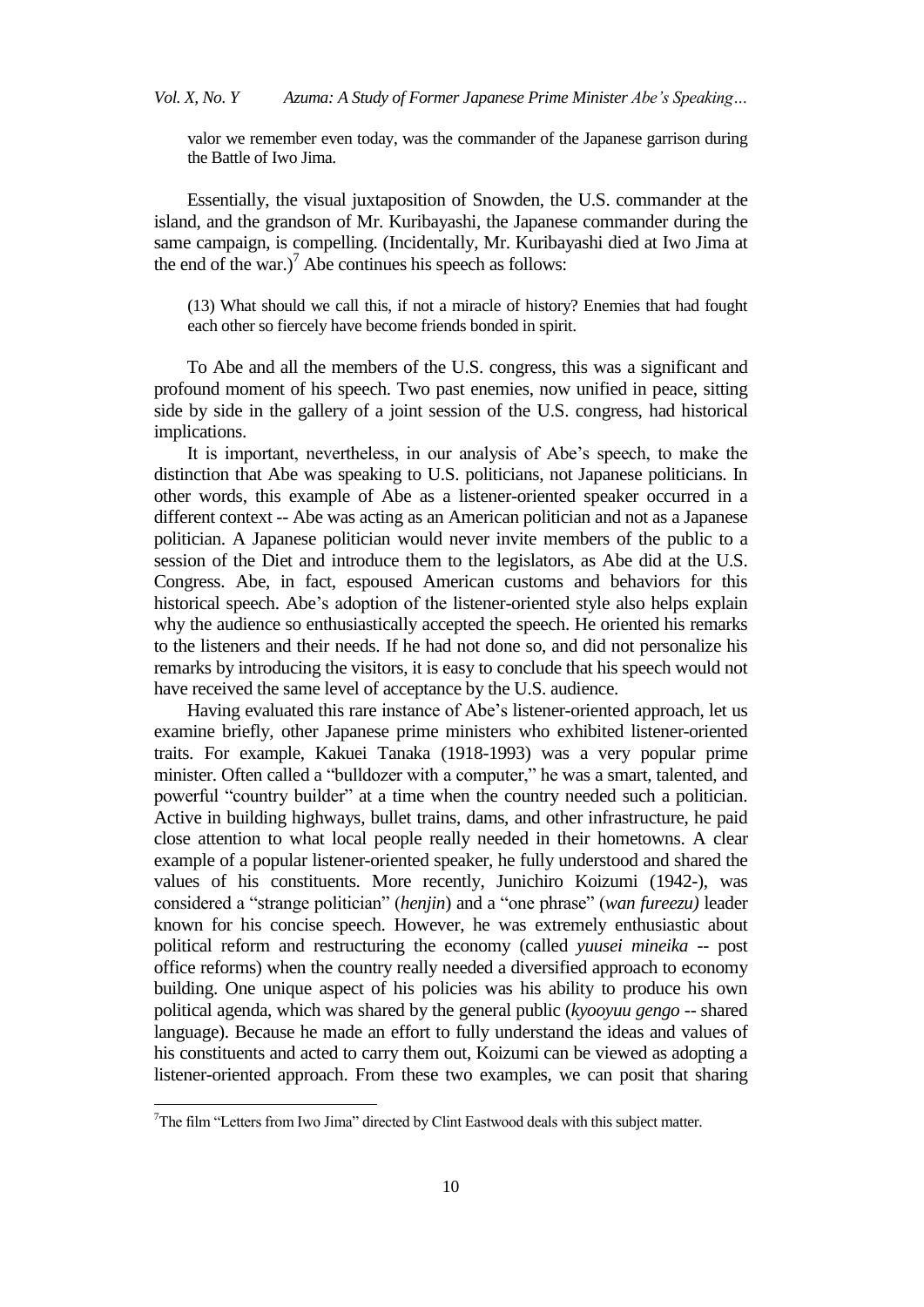and understanding the views and values of the general public will strengthen a politician's ability to communicate with, and gain the support and approval of the people, helping to further his or her political agenda.

## **Abe's Press Conference on COVID-19**

Let us now turn to studying another example of Abe's speech, as reflected in a recent press conference concerning the COVID-19 crisis in Japan. In the U.S. and many other countries, it is common for a political leader to use prepared written materials, and even a prompter, when speaking at a press conference or other formal events. For example, the current U.S. president often uses a teleprompter placed in front of him when conducting a press conference. These media devices help a political leader to ensure his or her speech is accurate, concise and consistent with the administration's agenda. Nevertheless, when the speaker delivers the message apart from prepared written remarks, bringing emotion, enthusiasm and conviction to the fore, the speaker's communication style is enhanced and seems to be better accepted by the audience,. In essence, adopting a listener-oriented approach is a key to its political success.<sup>8</sup>

Under the circumstances of a national emergency, this aspect of emotive and enthusiastic communication becomes critical. Using a speaker versus listeneroriented analysis, let us examine how Abe behaved at a recent press conference during the COVID-19 crisis in Japan. Did his speech convince the audience or move them emotionally? Given that a listener-oriented style pays attention to the listener's needs, and often enables an emotional interpersonal experience between the speaker and the listener, was Abe successful in achieving such results with his audience?

On 7 April 2020, Abe gave his first press conference to explain a "declaration of a state of emergency" in Japan, relating to the COVID-19 pandemic. Upon close examination of the video of this speech, we notice that Abe was careful to maintain eye contact with the media and the audience, more so than usual. It also appears that he used long pauses more frequently than normal. Nonetheless, it is clear that his speech as a whole was not convincing enough to move people emotionally. He continued to adopt a speaker orientation by using extremely polite expressions when addressing the audience, instead of more aggressive and authoritative forms. Although we might expect such behavior in Japanese culture at such a very formal conference as this occasion, the need to urgently and effectively communicate with the audience under these circumstances becomes more important than abiding by cultural norms. After all, the subject of the

<sup>&</sup>lt;sup>8</sup>47 News (including the Kyodo Press) reports that Abe's government always blames others (the Japanese people) instead of blaming the government itself. Please see https://headline s.yahoo.co.jp/hl?a=20200502-00000001-yonnana-soci&p=1 (Retrieved on May 2, 2020). Asahi Shinbun also reports that the Japanese government abides the concept of *Jishu Yoosei* (voluntary request) demanding a request to only go out outside for essential things without any sanctions attached to the request. Please see https://digital.asahi.com/articles/ ASN4Z7F2B N4ZUTFK00K.html?ref=m or\_mail\_topix1. [Accessed 3 May 2020]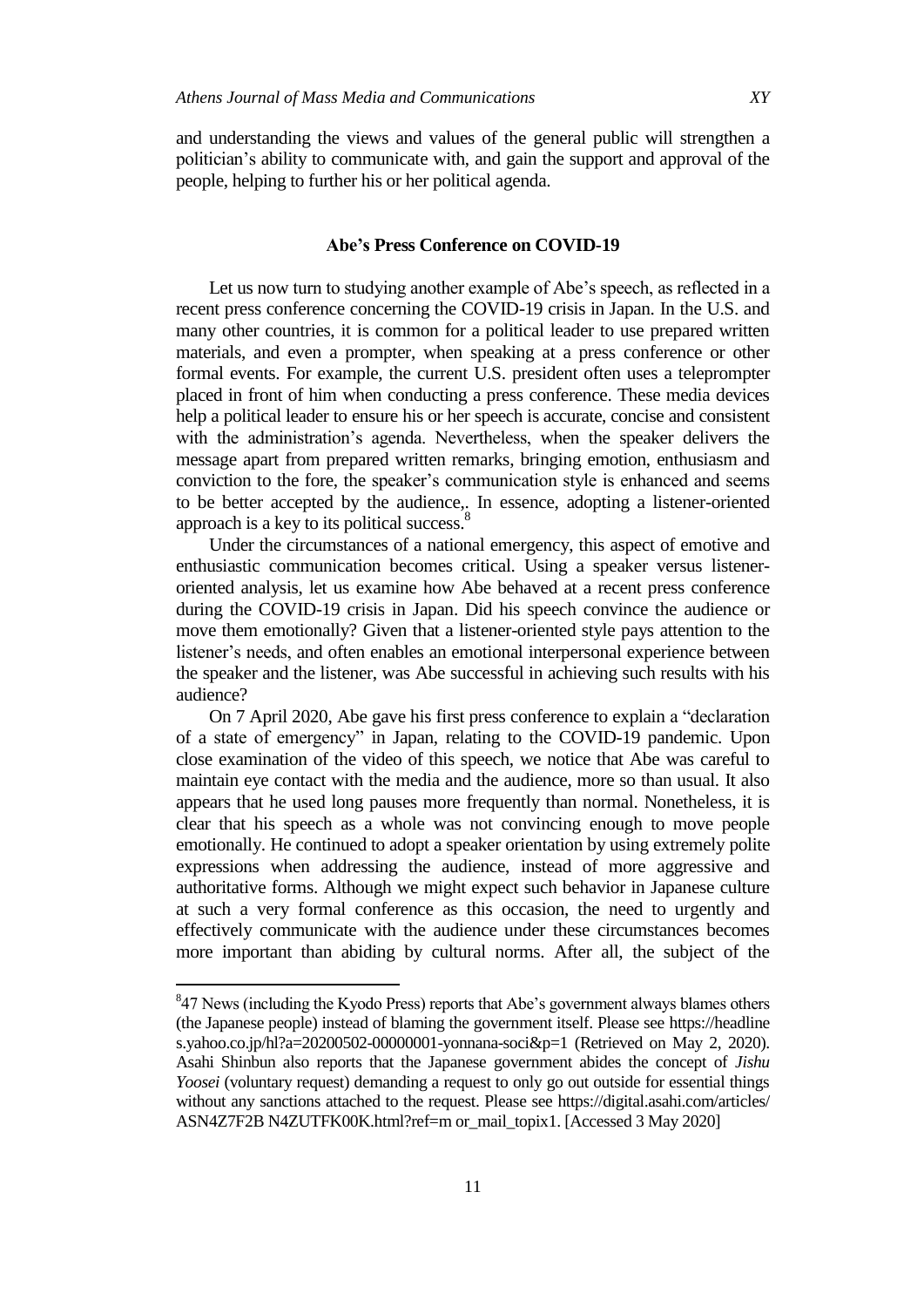conference is the declaration of a state of emergency for the country in a national crisis. Abe's speech fails to meet this expectation. Observe some of his expressions below, which support his speaker-oriented approach (see also Okamoto, 2020).

(14) *Seikatsu no iji ni hitsuyoo na baai o nozoki,midari ni gaisyutu shinai yoo yoosei subeki to kangaemasu.*

(I think that we should ask you not to go out except when you need to do so by necessity.)

(15) *Gaishutsu jishoku o onegai shimasu.* (We ask you to avoid going out.)

(16) *Mittsu no mitsu o sakeru koodoo o tettei shite itadaku yoo aratamete onegai itashimasu.*

(We humbly ask you to take action to avoid the three "high-density" areas (i.e., closed spaces, crowded places, a close-contact setting.)

In each sentence, we see the clear example of the Japanese linguistic style of politeness. Simply put, his statements were too polite in this context of urgent necessity (Azuma, 2019). Instead, Abe should have used expressions that were more decisive, full of confidence and unwavering determination. Examples might include:

(17) *Gaisyutu shinai yoo yoosei shimasu.* (We ask you not to go out.)

(18) *Gaishutsu o jishuku shite kudasai.* (Please do not go out.)

(19) *Mittsu no mitsu o sakeru koodoo o tette kudasai.* (Please actively avoid the three "high-density" areas.)

In each sentence, the final particle is simplified, and the linguistic form is more direct, like a strict order. For example, in (17), *yoosei shimasu* (we ask you) is very straightforward and directly asks the listeners to follow the command. In its original expression in (14), it is unnecessary to say *seikatsu no iji ni hitsuyoo na baai o nozoki,midari ni* (not to go out except when you need to do so by necessity), given that the statement needs to be a strong "order" expressed by the leader of the country in crisis. Abe may feel that the expression in (14) is a Japanese way to communicate his intended meaning, however, it is also a manifestation of his speaker-oriented approach, and it will never reach the listeners so that it convinces and moves them emotionally. In an emergency situation, it is an absolute necessity for a political leader to connect with listeners in an interpersonal way by using the most reasonable and shortest expression, as reflected in (17). Likewise, in (18) and (19), the simplest expression is used to convey the order. In each case, we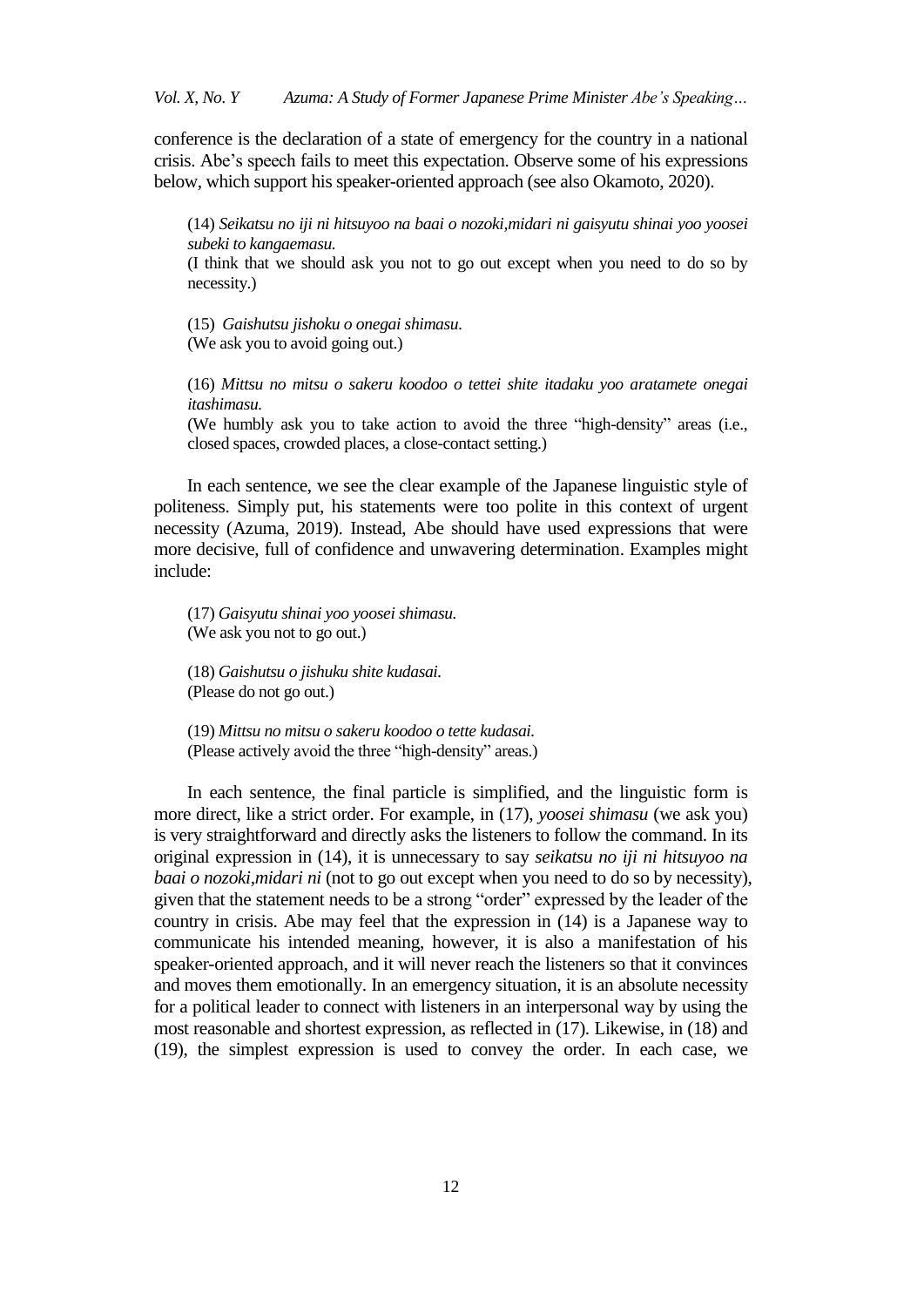recognize that the listener-oriented approach is an extremely important tool for convincing and emotionally connecting with an audience<sup>9</sup>.

Another example from Abe's speech is when he briefly discusses a "lock down." A "lock down" is a political directive to completely close the city in a bid to stop the spread of COVID-19. For example, in the UK, police officers are able to fine or even arrest those ignoring a stay-at-home order or "lock down," Abe insists that Japan will never take "lock down" measures. Observe his comment during the conference.

(20) *Konkai no kinkyuu jitai sengen wa kaigai de mirareru yoo na toshi fuusa lock down o okonau mono de wa mattaku arimasen. So no koto wa meikaku ni mooshi agemasu.*

(This declaration of a state of emergency has nothing to do with any so-called city disclosure or lock down as seen in other countries. I firmly state this fact.)

In this example, Abe clearly states that the "state of emergency" does not equate to closing the city or a "lock down." Citizens can still move freely as they usually do, although they are not encouraged to do so. The idea of "lock down" has never been discussed or implemented under Japanese governmental policies. The Japanese Constitution prohibits unwanted government intervention in the ordinary life of Japanese citizens, protecting freedom of speech and movement within the country. This overriding principle stems from historical government abuses during World War II, when the government forced citizens to fight in the war with little to no compensation. Therefore, dissimilar to the efforts used in many other European and North American countries, the Japanese government has not forced their citizens to endure "lock down" procedures.

Given Abe's statement, we must ask whether the listeners will indeed follow Abe's instructions. In particular, he does not mention any penalty or fine for not following the stay-at-home policy. Abe's only instruction was asking people to stay-at-home. No additional consequences for violating the instruction were mentioned. From our analytical perspective, we may say that this is an example of a speaker-oriented approach because Abe is not responding to the needs or questions of the people at all.

Under emergency circumstances we see that a speaker needs to be listeneroriented, instead of speaker-oriented. Abe paid no attention to this important linguistic mechanism and as a result, most of the media and the general public were quite disappointed or at least not emotionally convinced. One communication specialist, Okamoto (2020) argues that Abe's speech was "without any blood" and his style was "sluggish and bureaucratic" (Okamoto, 2020). This similar analysis has also been expressed by other media such as the Asahi, Yomiuri and Sankei newspapers.

On 16 April 2020, Abe conducted another press conference concerning the COVID-19 crisis. At this event, he announced the payment of 100,000 yen (about USD \$900) to every single Japanese citizen to assist them in surviving the crisis. While a welcome gesture, this announcement constituted a remarkable shift from

 $9$ Decker (2008) gives various examples from business environments.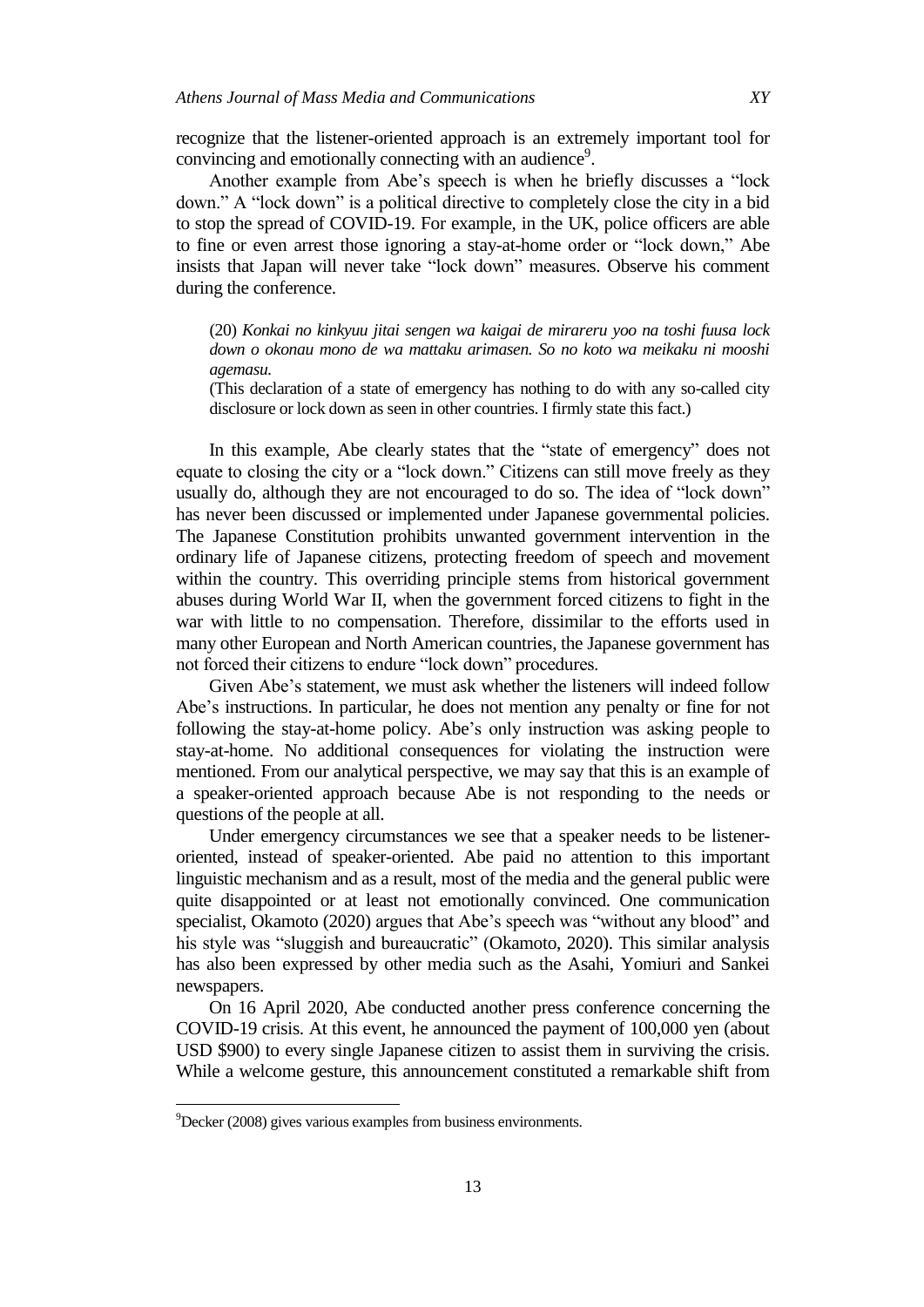his previous decision to provide 300,000 (about \$2,700) to each household with reduced income. It is noteworthy that this political shift, which benefits government finances by about three times the original plan, was decided due to pressure from his allied political party, Komeito (Clean Government Party). This party insisted on the 100,000 yen proposal for every Japanese citizen (see also newspapers including Asahi, Mainichi, Yomiuri, and Jiji Shinpo). It is significant that the shift was not initiated by any pressure from the general public, but by Abe's allied political party, Komeito. Abe seems to have paid more attention to his own party interests as well as those of allied parties and as a result, lost the opportunity to listen and connect with the Japanese public. He was again adopting a speaker-oriented approach and not a listener-oriented method. Asahi newspaper published an article titled "Hitori jyuuman en, dotanba no shuusei, shusoo no mentsu maru tsubure" (100,000 yen per person, last minute change, prime minister ends in utter failure) (Asahi Shinbun, April 16).

Now it is the time that Abe needs to realize that various economic monetary vouchers such as "Go to Travel" (*Ryokoo ken*), "Go to Eat" (*Shokuji ken*) are not the only kind of emergency plan that the Japanese people have been waiting for.

Additionally, Abe made the following statement claimed at the board meeting of his party (April 13, 2020).

(21) *Kyuugyoo ni taishite hoshoo o okonatte iru kuni wa sekai ni rei ga naku, waga kuni no shien wa seikai de mottomo teatsui.*

(There is no other country which offers better compensation to workers other than Japan. The compensation of our country is the best. Emphasis added)

We know that Japan has not offered the best worker compensation, as compared with other countries in the world<sup>10</sup>. Abe is simply using his own language and version of the facts to try to convince everyone<sup>11</sup>. This is further evidence that he is a speaker-oriented politician (unlike other foreign politicians such as German chancellor Angela Merkel, whose speech to the public was wellaccepted. In reference to Merkel's speech, Reuters (2020) printed an article titled "Merkel tells Germans: Fighting virus demands war-time solidarity" (Reuters, March 18). According to the article, Merkel, who addressed the nation for the first time in nearly 15 years in office (other than her annual New Year's address), said in her televised speech, that "since German reunification, actually, since World War Two, there has never been a challenge for our country in which acting in

<sup>&</sup>lt;sup>10</sup>Veteran lawmaker Ichiro Ozawa of the National Democratic Party made a comment on this issue in the Daily newspaper in 2020. Please see https://www.daily.co.jp/gossip/2020/04/15/0013273938. shtml. [Accessed 20 April 2020]

 $11$ Abe had said Japan would ramp up its PCR (polymerase chain reaction) testing capacity to 20,000 per day (April 6, 2020). However, among many health experts including well-known professor Shinji Shimada, president of the Yamanashi University, claims that the limited PCR testing system is "the shame for the country of Japan" and remains a *santan taru jyookyoo* (terribly miserable situation). Please see [https://digital.asahi.com/articles/ASN555QVWN54UTIL02Q.html.](https://digital.asahi.com/articles/ASN555QVWN54UTIL02Q.html) [Accessed 30 April 2020]. Professor Kenji Shibuya of Kings College London who is the former senior advisor to the Director General of WHO (World Health Organization) advocates the nationwide PCR test system in Japan. Please see [https://www.kcl.ac.uk/news/kings-welcomes-new-director-to-establish](https://www.kcl.ac.uk/news/kings-welcomes-new-director-to-establish-institute-for-population-health)[institute-for-population-health.](https://www.kcl.ac.uk/news/kings-welcomes-new-director-to-establish-institute-for-population-health) [Accessed 8 April 2019]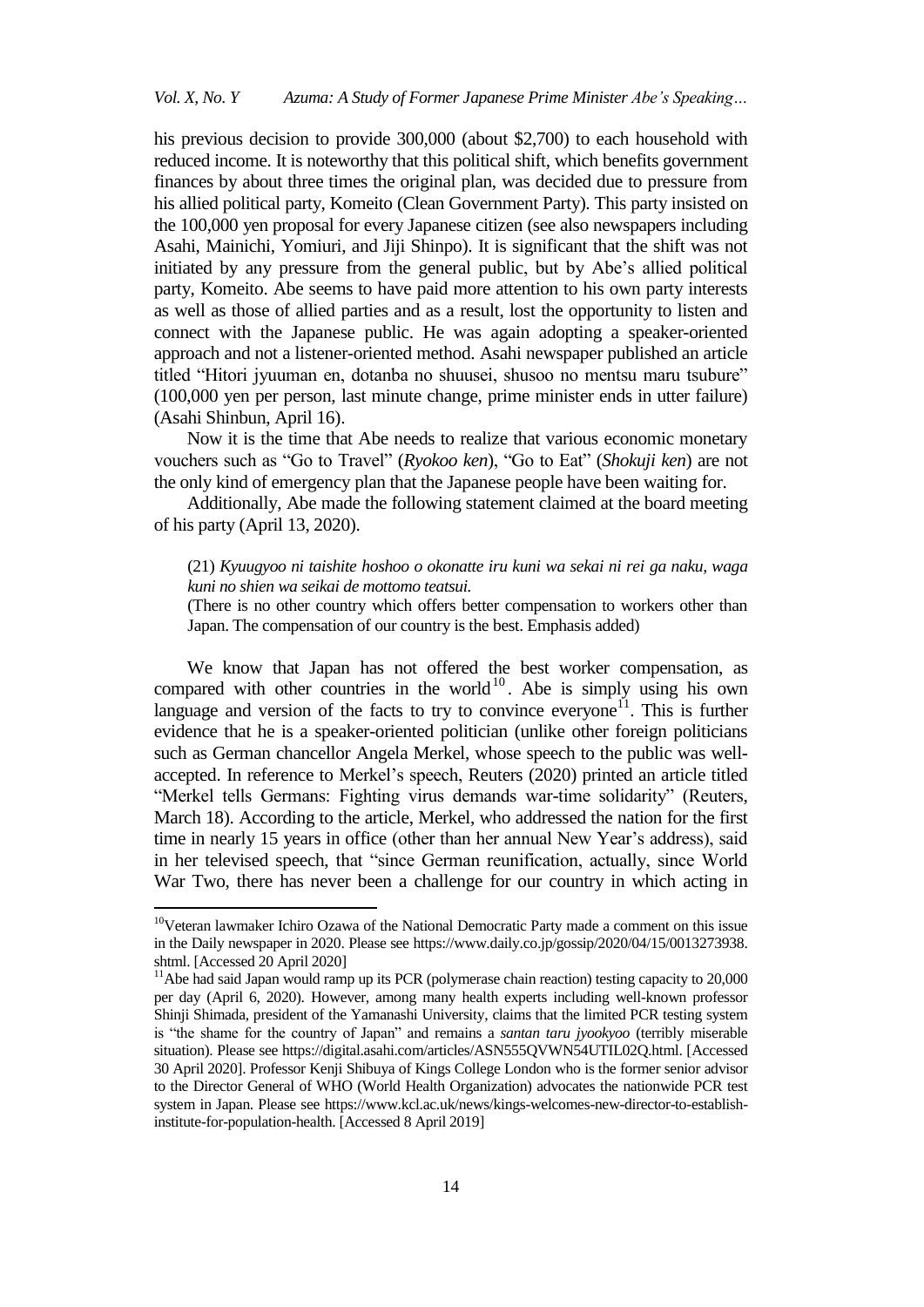solidarity is so crucial" (emphasis added). As we see, the term solidarity has been the key concept for Merkel, which is very different from Abe's speaker-oriented style.<sup>12</sup> Abe has never used the word "solidarity" in the same sense used by Merkel here - clear and unambiguous. In the same line, New Zealand prime minister Jacinda Ardern pleaded the people of her country to "act like you have COVID-19." Right next to her was a huge billboard vividly stating "Unite against COVID-19," as she personally spoke to the audience, saying "you are not alone, you will hear us, see us daily as we guide New Zealand in this period." Again, the concept of unity or solidarity was the key message from her speech (The Guardian,  $2020$ <sup>13</sup>. Furthermore, the Atlantic newspaper also pointed out that her success "isn't all Ardern's doing; it's also the product of an impressive collective effort by public-health institutions, opposition politicians, and New Zealanders as a whole, who have largely abided by social-distancing restrictions (The Atlantic, 2020). In all, we can say that Ardern was very successful in maintaining the sense of solidarity and "togetherness" among the people of her country.

## **Concluding Remarks**

In this paper, we have studied the language style used by politicians to attract support for their political agendas. Our focus was to examine how they behaved in doing so. Through our analysis, we have found two approaches; one is an orientation to the speaker (i.e., speaker-oriented style), and the other is an orientation to the listener/addressee (i.e., listener-oriented style). By studying the speeches of prime minister Abe Shinzo, we have realized that politicians can maximize their effectiveness when orienting their speech to *listeners*, instead of to the *speaker*. In doing so, listeners feel a sense of common purpose and a shared feeling of ownership. This knowledge sharing is a key concept in establishing group-orientation in politics. By enhancing a sense of solidarity, shared knowledge increases the ability for political dialogue to go beyond the mere structures of power.

In addition, we can also conclude that spoken language is more effective when it shares emotion/solidarity with its audience, instead of a detached delivery of facts or abstract propositions. This can be characterized as a sense of *rapport*talk rather than a simple *report-talk* (Tannen, 1993)<sup>14</sup>. Human beings enjoy the sharing of information between and among themselves. Instead of monopolizing information for ourselves (i.e., speakers), we should prefer to share it with others (i.e., listeners) so that we can maximize the potential output.

<sup>&</sup>lt;sup>12</sup>See Azuma (forthcoming) for the discussion of Japanese-Americans newspaper during World War Two.

<sup>&</sup>lt;sup>13"</sup>The Call to Unite" is a global livestream event to encourage the concept of solidarity among the people in the world so that they can fight against the COVID-19 in 2020. The event has been participated by more than 200 people including well-known politicians and entertainers.

<sup>&</sup>lt;sup>14</sup>Tannen (1993) argues that "rapport-talk" is a communication style that promotes social affiliation and emotional connection and "report-talk" is a style focused on exchanging information with little emotional import.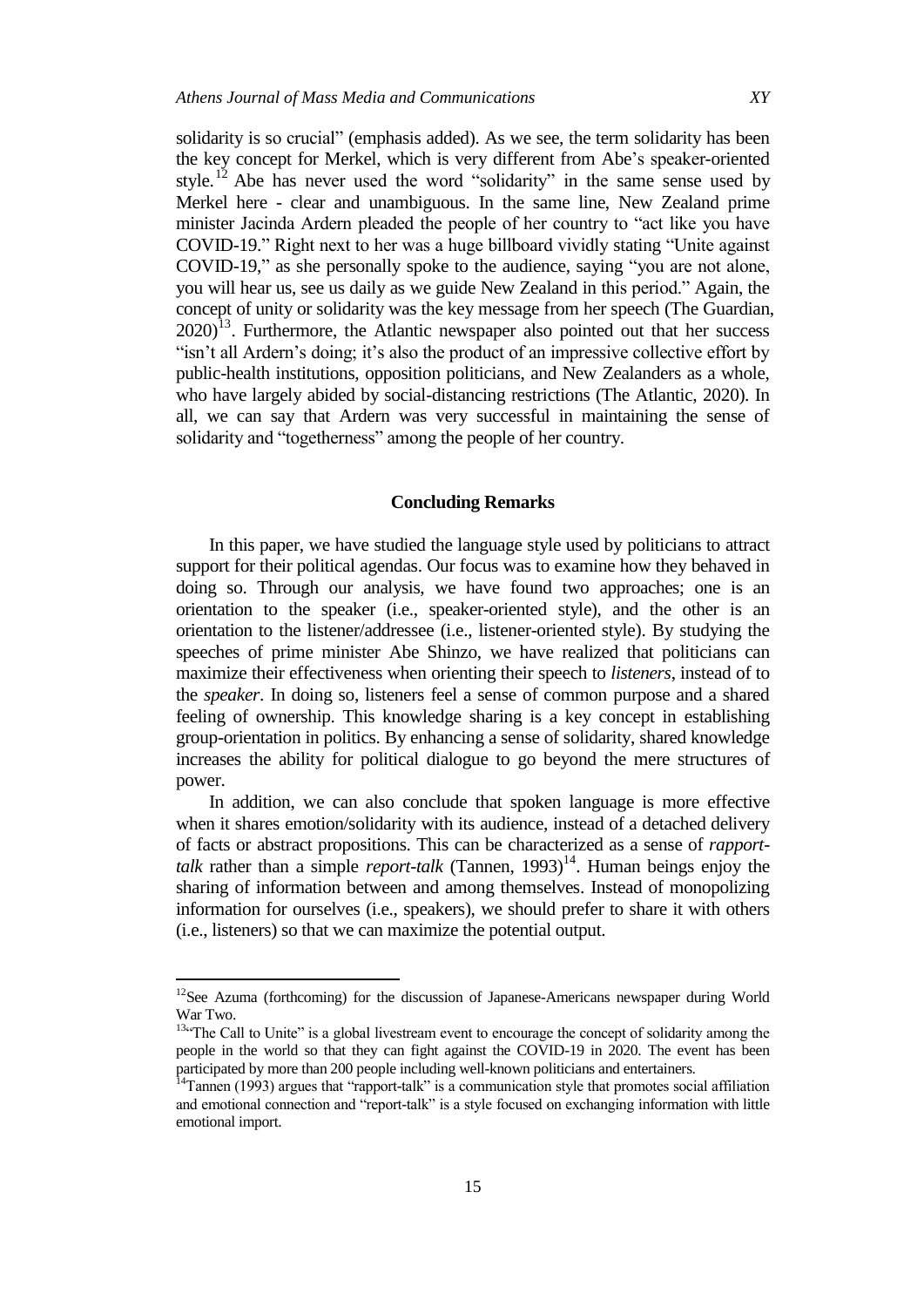Politicians, like any other profession, are interested in "sharing" and expanding their own knowledge with others. A listener-oriented approach that emphasizes an emotional connection or shared common ground with the constituents (more than just rote information, facts and propositions), will increase the likelihood of accomplishing political goals and objectives. In other words, focusing on *rapporttalk* and emphasizing *emotion* is an effective way for politicians to maximize their spoken language and have an impact on democratic institutions in Japan, as well as other nations<sup>15</sup>. Tannen (2007) has highlighted several methods to enhance mutual understanding and involvement in speech, including repetition, dialogue, details, and storytelling, all of which pertain to personal emotions. Remarkably, none of these are actively used in Abe's speeches. Politicians, including Abe, seldom use any of these techniques to connect with their constituents, most often simply speaking "at" them and not "to" them. They frequently fail to communicate ideas in a shared emotive manner and consequently fail to move the audience toward a common joint connection<sup>16</sup>.

In sum, we argue that focusing more on listeners and paying attention to the emotional connection of speech (rather than a detached, fact-based, delivery of information), and conducting rapport-talk rather than report-talk with a sense of "solidarity," are effective ways to attract and gain support from the general public and the media. Finally, it is important to keep in mind that understanding and support is facilitated, even enabled, by a shared, emotional, interpersonal experience, or in one word, "rapport," which is exhibited in a listener-oriented speech style.

#### **Acknowledgments**

A part of this research was funded by the Faculty Fellow Award of the University of Utah (2021).

#### References

Abe, A. (2015). *"Watashi" o ikiru*. (I live myself). Tokyo: Kairyuusha.

- Azuma, S. (2010). *Senkyo Enzetsu no Gengogaku*. (Linguistics of political speeches). Kyoto: Minerva Shoboo.
- Azuma, S. (2014). The language of leadership in the aftermath of the Japanese earthquake. In A. Awotona (ed.), *Rebuilding Sustainable Communities After Disasters in China, Japan and Beyond*, 203–244. Newcastle upon Tyne: Cambridge Scholars Publishing.
- Azuma, S. (2019). Political rhetoric in Japan. In A. Burkhardt (ed.), *Handbuch Politische Rhetorik*, 1131–1151. Berlin and Boston: Walter de Gruyter.

<sup>&</sup>lt;sup>15</sup>For discussions about rhetorical styles among U.S. presidents, please see Ott and Dickinson (2019) and Lim (2008) among others.

<sup>&</sup>lt;sup>16</sup>Duranti (1986) emphasizes the active role of the listener in interpreting and shaping a speaker's discourse.